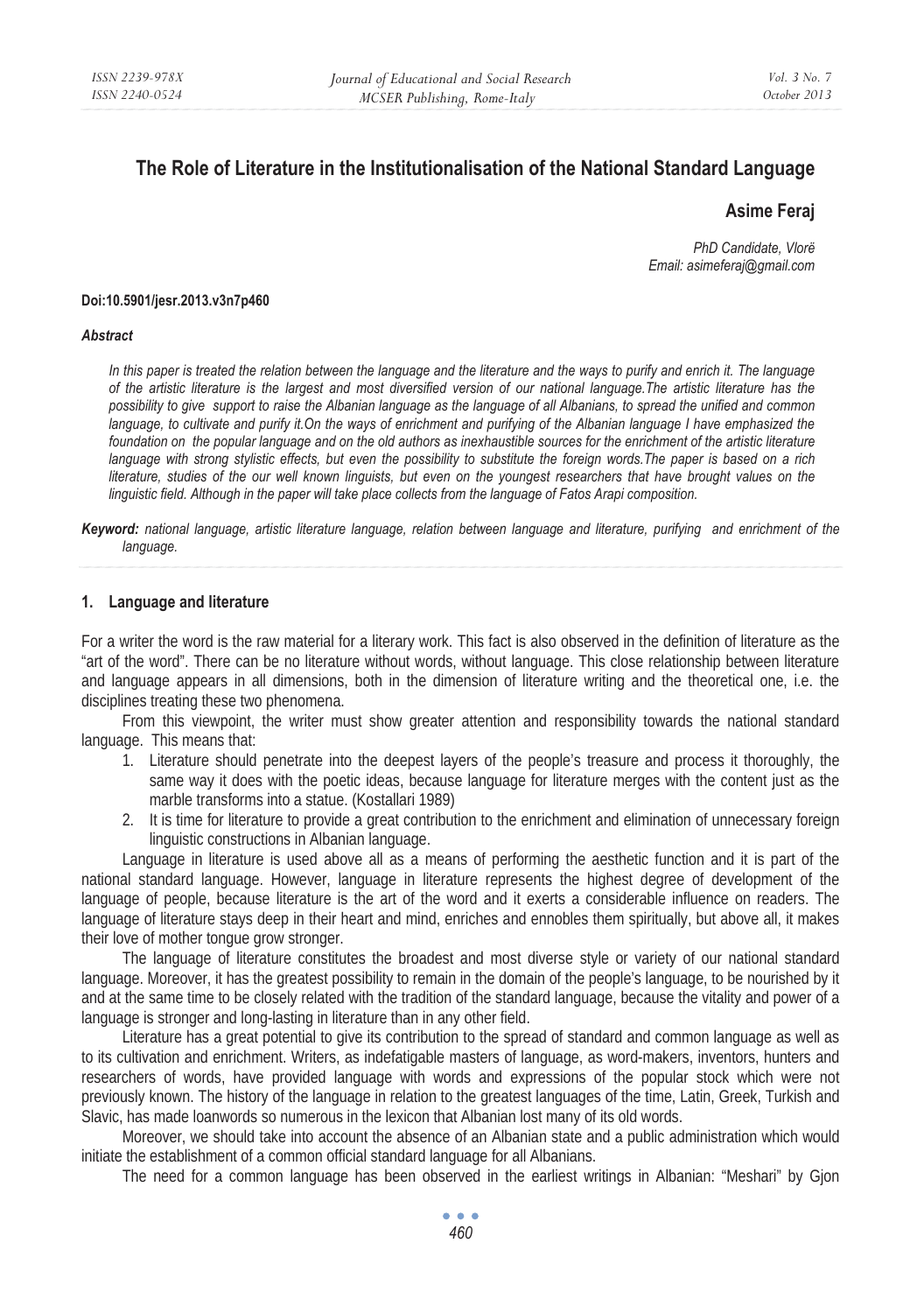Buzuku (1555), "E mbësueme e krishterë" by Lekë Matrënga (1592). As translations of religious instruction into Albanian language from Latin liturgy, they accomplish a religious mission, but both authors thought they were laying the foundations of a written language not only for their place of birth but for the Albanian nation as a whole too. This is the national and cultural value of their works (Gjinari 2003) along with the concern about avoiding the deterioration and of our language. This role was to be played by literature and our old and new writers.

### **2. Ways to purify and enrich Albanian language**

One of the ways to enrich and purify language is by reviving the lexicon of old literature. Many words of old authors have been lost and are out of use, but a number of them can be used in certain styles of standard language, literature in particular, to convey a new meaning or shade of meaning. For example:

*frutoj* "fruit", i frutueshëm, i pafrut Budi; i pafrutuar, frutues dhe frutesë (producing fruit) Bardhi; *arrëtoj* "invent, make up" arrëti, arrëtim, arrëtues; *shtatpëlqyer* "midget", *tridhambësh* "hayfork", *mjalcë* "bee", Bardhi; *zemërkëmbyem* "coward", *therëcë* "thorny bush", bamir Buzuku; *kryekërcyem* "anger", *i papasur* "poor", i pafaqe, *dritëzë* "lantern", *binosh* "twins", *ndërkamb* "override", *akullo*j "freeze", *akullohem* "my heart breaks" Bogdani (Sinani-Bulo 1989)

With the suffix –tar: *peshkatar, gojëtar* "lawyer" Buzuku; *fjalëtar* "articulate speaker", *pajëtar* "assistant", Kuvendi i Arbrit; *kundërtar* Bardhi; *arrëtues* "inventor", *manesë* "delay", *trajtoj* "build" Kristoforidhi;

With the suffix - (e)zë: *hiezë* "umbrella", *bamezë* "deed", *krefezë* "trap" Bardhi

Adjectives of negative meaning, with prepositive article, with the prefix pa -:

*i paurtë* "not correct" Buzuku; *i padëlirë* Budi; *i padashur* "ungrateful" Bogdani

Kristoforidhi endeavored to revive some of the words of the old authors in his writing and some of these words were used in the literature of the Renaissance. Some of the words we use today, such as *dëftues, grykës, këngëtar, detar, këshilltar, madhështi, trajtim, shkollor, kundërshtar* date back to the old authors. (Arapi 1989)

The linguistic movement for the purification of our language was consolidated by our Renaissance representatives with the aim of establishing a national standard language. The precursor of these efforts, N. Bredhi – Veqilharxhi set four basic requirements: (Lafe 1989)

- 1. The purification and enrichment of the language must be viewed as a single task and "you should not only use language but also enrich it"
- 2. Foreign words should be substituted with words of Albanian stock.
- 3. This initiative is just the first step and it should be taken further by the next generations.

## **3. Neologisms in the works of Fatos Arapi**

This study also elaborates on a part of the vocabulary used in the literary works of F. Arapi, one of the most renowned Albanian writers, whose language has drawn the attention of Albanian linguists but it has been treated too little so far. I have mostly focused on word-formation as the author has a deep understanding of the lexical and semantic resources of Albanian language in general and the region of Labëria in particular. He uses these resources elegantly by being aware of the fact that dialectal words can be potentially absorbed by the standard language and they can perform diverse expressive functions. Moreover, the writer enriches Albanian language with new linguistic units from the Albanian stock of words, and this can be considered the greatest contribution of the author. The examples used here are just a part of the numerous lexical resources and they are used to illustrate the statement made above but other papers will elaborate on this topic. This study includes neologisms used in the literary works of F. Arapi, which are not part of the *F.GJ.S.SH.*  (1980).

Let us consider the following groups:

### *3.1 Words formed by affixation*

The formation of new words by using affixes (prefixes and suffixes) is the most productive form in Albanian language. Words formed by prefixation are fewer than those formed by suffixation because the number of prefixes in Albanian is smaller than the number of suffixes (68-170). Nevertheless, the books of F. Arapi show the opposite, more new words formed by prefixation.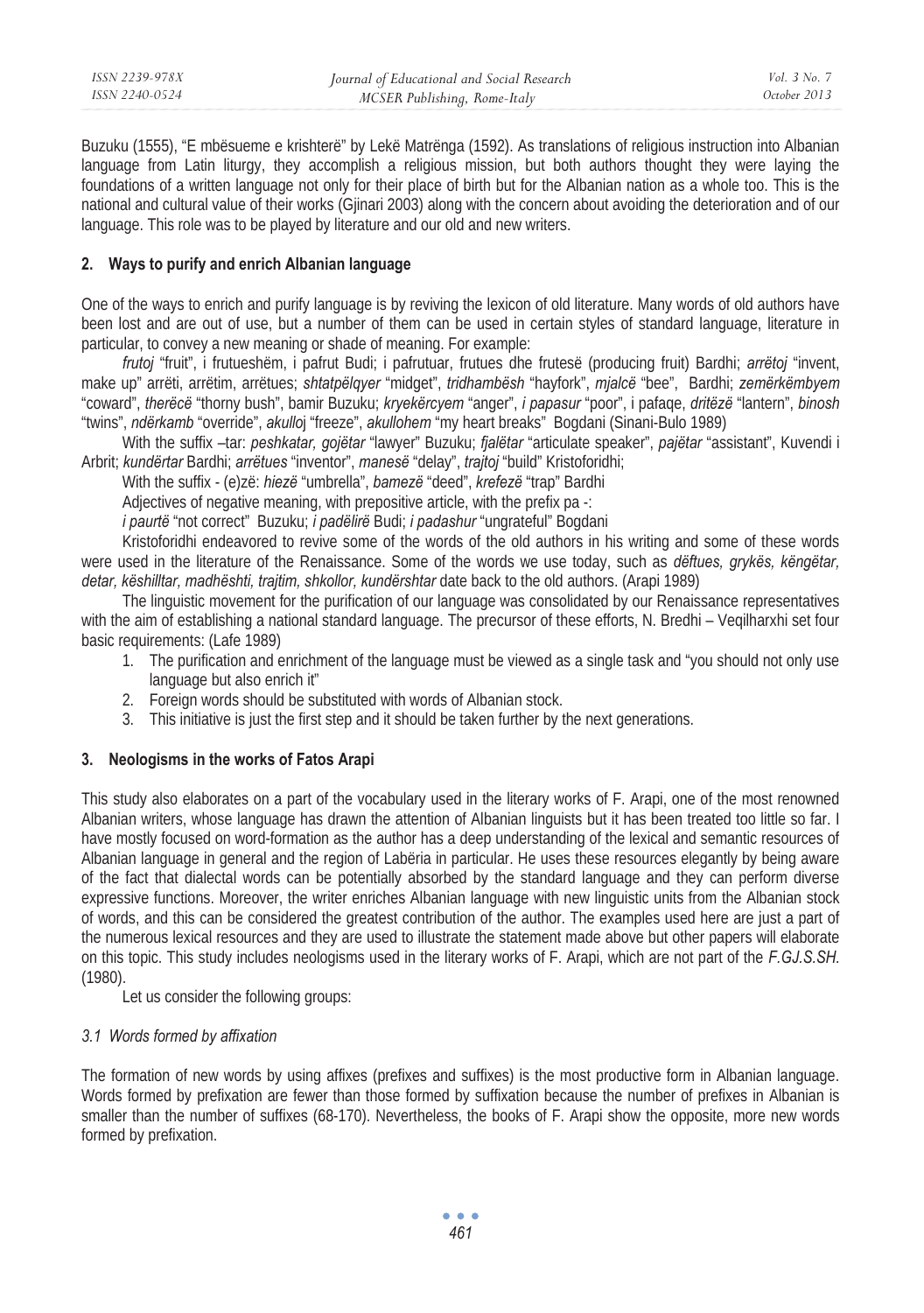#### *3.1.1 Words formed by prefixation*

As regards prefixation, special attention is paid to words of denotative and stylistic value with the prefixes: *për- i përzhitur përvidhet, përgjunjet, përfaluni, të përhimtë, përvëlonjëse,*

**Për-:** is used as a prefix to form nouns, adjectives, verbs and adverbs

With emphatic meaning: flokë *të përhimtë*, me ngjyrë të hirtë, a synonym of the word *të thinjur.*

*përgjumet.* A state of sloth. The need and desire to sleep. Being unprepared for unexpected events and risks.

 With the sense of action (for verbs formed by nominal stems) *përgjunjet*. Give in; *përçmoj*. Not appreciate somebody or something. With the opposite meaning of the respective word without this prefix; *përvidhet*. Leave secretely; *përfaluni*. Respect, honor; *përzhitur*. Burnt partly; gjuhët *përvëlonjëse*. Poignant. Pejorative figurative meaning.

**Pa-** prefix. It is used to form nouns and adjectives with the opposite meaning of the word: sytë *e padritë,* ëndërr *e paëndërruar, të paqena, i padrojtur, pashpresa,* 

The prefix **pa**- is added not only to adjectivized participles to form their antonyms, such as ëndërr *e paëndërruar*, *të paqena,* but also to nominal stems, and we still obtain adjectives: *të paemrit,* sytë *e padritë*

**Porsa-** It is used as the first part of words formed by the stem of participial adjectives, with the meaning of "something which has just happened or been done, ex. **porsa:** *i porsazgjuar, të porsagufuara, ...*

Prefixation does not generally result in a change of the lexical-grammatical category of the word. The new word belongs to the same part of speech as the stem of the word it derived from. For example, the stems of the nouns: *dritë, ëndërr,* ... have produced nouns; the stems of the adjectives: *i drojtur, të hirtë, i zgjuar, i gufuar* have produced the adjectives: *i padrojtur*, *të përhimtë, i porsazgjuar, i porsagufuar* ; the stems of the verbs *vidhet, falet, vëloj, çmoj* have produced the verbs: *përvidhet, përfalet, përçmues*, *përvëlonj*

However, there are cases when the lexical-grammatical category changes in Albanian. For example, the verbs: *përgjumet, përgjunjet*, have derived from the nominal stems *gjumë, gju.* The adjectives *e padritë,e paëndërruar, të paqena*, *të përzhitur* have derived from the nominal stems *dritë, ëndërr* and the participles of the verbs *ëndërroj, jam, përzhit.* 

#### *3.1.2 Words formed by suffixation*

One of the most common suffixes is the diminutive one, **–zë,** such as: *rrëmbezë* "i vë gjoksin rrëmbezës", small water canal; çupëz " çupëz moj fluturëz prej bore", *arkëz* " Ja dhe gjyshja në arkëz", *kartëz* "Kukull e vogël në kartëz" *këmbëzat* " këmbëzat e çitjaneve nuk ngjiteshin lart"; *lakëzat* "arrinin gjer te lakëzat e pulpave"; *cazë* "cazë bizantinë, cazë otomanë"

**-AR,**thinjar/ ~ i, m. From thinjosh, **-e** adj. One whose hair has gone grey or has grey hairs. Neutral meaning. As a noun with pejorative, contemptuous connotation.

*gërnjar* adj. Someone who talks too much. Mos ki frikë prej atij *thinjari gërnjar.* From Gërg/as*kal.,fig*. Bother someone time and time again.

### *3.2 Words formed by compounding*

Compound words convey a highly positive or negative emotional value, bearing characteristics of the elevated style, and are generally based on comparison with familiar things or phenomena. Compound words are formed by joining two stems, either nominal, adjectival, verbal or adverbial. Let us consider the following examples:

**Gjysmë** is used as the first part of compound words whose meaning is 1. Half of something; *gjysmëhënat,* 2. Përgjysmë; to some extent, not completely, not to the end; *gjysmanalfabete, gjysmëndrre, gjysmëmëshirë, gjysmëbrenge, gjysmëfati, gjysmëputhje, gjysmëfantazmat, gjysmëvdekur, gjysmëgjallë*

**Krye-:** *kryekrushk/ u ~ m.* From colloquial speech, *the main person, the one staying in the front, leading the wedding participants.* 

*kryeulur ~ adj.* Synonym of *kokulur; kryeatdheu; kryekuvend* fig. More honored; better.

**trup:** *truplartë* synonym of *shtatëlartë*

*buzëngjyer ~ adj.* It is used with the same meaning as Buzëkuq, ~adj.n. Whose lips are red; negative connotation.

*Buzëmbrëmjes.* In F.GFJ.S.SH. we find the example: Buzë mbrëmjes (muzgut). F. Arapi uses it as a single word: *buzëmbrëmjes,* see Buzë-preposition. On the verge of something, at the beginning of an event (used with a noun in the ablative case).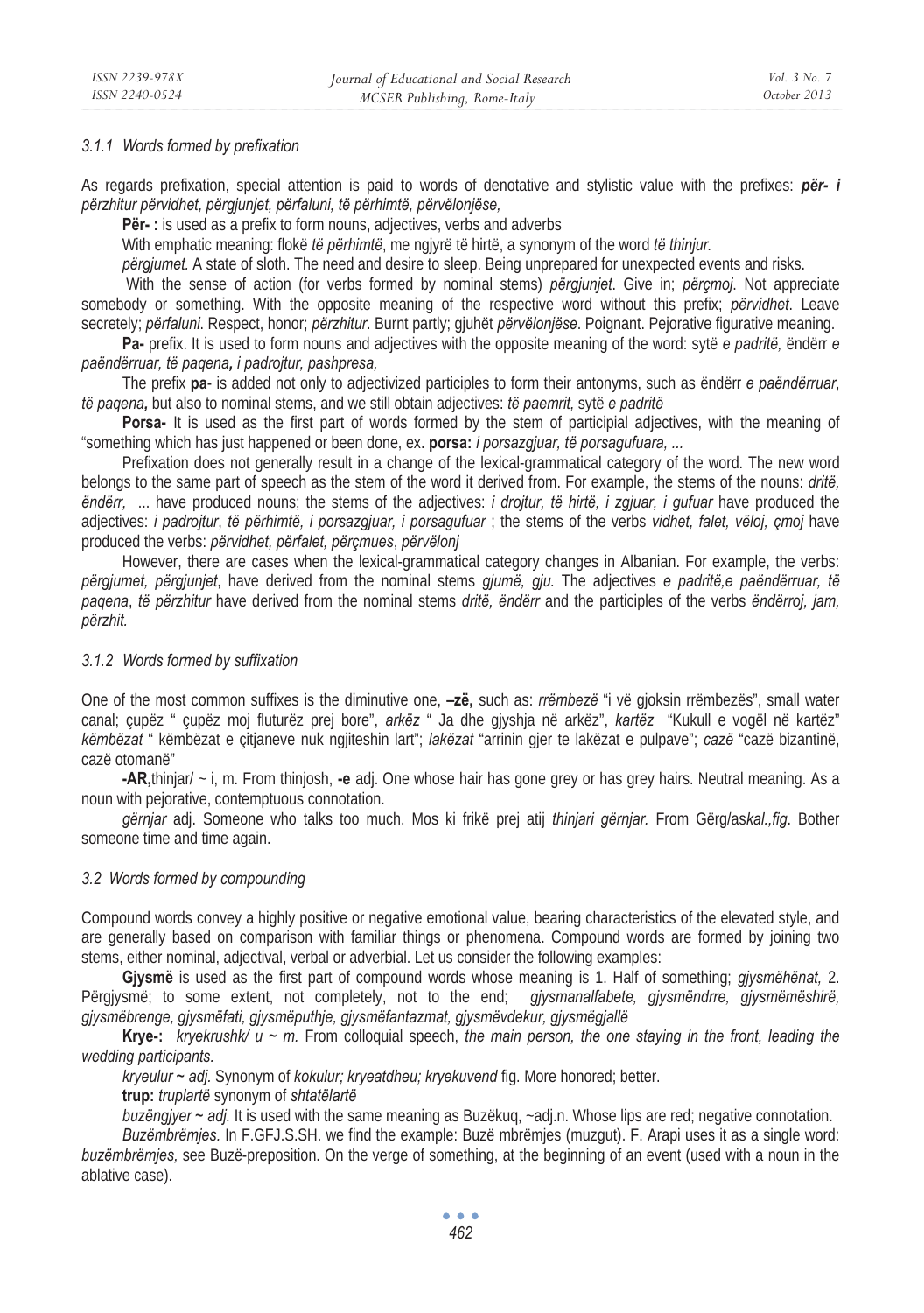F. Arapi uses neologisms which consist of two derivational stems, such as: burra *zemërdielli*, nëpër bedenat e *dhëmbëdhëmballëve* të tij të rëna, në *këngëgjëmimin* e përjetshëm të gjakut, mbyt lotin *jetëvrarë*, yjet *pullaflakëruese*, *shkëmbguriçkë, ballëvrenjtur***,** rini *ëndërrpavdekshme, shoqedhembshura* ime, *fytyrdrobitur, fatthëna, durbuavitur, zorrëthatë* etc.

I. A more detailed analysis of these words shows that the relationships between these stems are diverse. There are compound words in which one member determines the other. There are attributive compounds and in some compound words the members are equivalent and determine each other. These are compounds of coordination.

This study shows that the number of attributive compounds is greater than the number of compounds of coordination.

Attributive compounds: The second member determines the first one: *zemërdielli- zemër si dielli*; *jetëvrarë jetë e vrarë*; *ballëvrenjtur - ballë i vrenjtur***;** *ëndërrpavdekshme - ëndërr e pavdekshme; shoqedhembshura shoqe e dhembshur; fytyrdrobitur - fytyrë e drobitur; durbuavitur - dur të buavitura; zorrëthatë - zorrë e thatë; fatthëna - fat i thënë.*

The first member determines the second one: *këngëgjëmimin - gjëmimin e këngëve;* 

Compounds of coordination: There are fewer words of coordination: *dhëmbëdhëmballëve – dhëmbë e dhëmballë,* 

II. Another classification of compound words can be made in terms of the **lexical-grammatical value**: Nominal: *kryekrushk, këngëgjëmimin, kryeatdheu, kryekuvend, shoqedhembshur,* Adjectival: *zemërdielli*, *ëndërrpavdekshme, shoqedhembshura*, *fytyrdrobitur, fatthëna, durbuavitur, zorrëthatë, gjysmëvdekur, gjysmëmëshirë, jetëvrarë*,

Adverbial: *buzëmbrëmjes, gjysmëvdekur, ballëvrenjtur***,**

III. Compound words can also be grouped according to the way they are formed in terms of the **lexicalgrammatical value of the members**:

 Noun+noun: *kryeatdheu, kryekuvend, gjysmëhënat, këngëgjëmimin, gjysmëmëshirë, gjysmëbrenge, gjysmëfati, gjysmëputhje, gjysmëfantazmat, zemërdielli*, *këngëgjëmimin* 

Noun+adjective: *gjysmëvdekur, gjysmëgjallë, kryeulur, buzëngjyer, jetëvrarë*, *ballëvrenjtur***,** *ëndërrpavdekshme, shoqedhembshura, fytyrdrobitur, fatthëna, durbuavitur, zorrëthatë.* 

These various classifications of compound words are important because the meaning of the unit as a whole is clarified by using different approaches.

## **4. Conclusions**

- 1. Language is the most important tool for the writer. It is the basic means of form, communication, plot, ideas and opinions of the literary work. Therefore, the enhancement of the artistic value should be accompanied by increased attention to language on the part of the author. (Dilaveri 1989)
- 2. Literature is a creative and language-cultivating discipline. It serves the linguistic education of generations and should do its best to meet this requirement. We should take into consideration the fact that there is no good literature without good language.

We cannot speak of a national language and at the same time forget that the norm is its central axis. (Kostallari 1989)

3. The national language serves the whole nation and is actively mastered by the overwhelming majority of the population, especially in its written form. The written form is the common element of the unitary language. The acquisition of its system can be achieved through its institutions, its educational institutions, and it can be supported and enhanced by literature because the most renowned writers, with their linguistic abilities and qualitative literary works, exert a direct and simultaneous influence on thousands of readers and users of Albanian language.

## **References**

Arapi, Fatos. (1983) Poezi, Naim Frashëri, Tiranë.

- Arapi, Fatos. (2002) Eklipsi i ëndrrës, Toena, Tiranë.
- Arapi, Fatos. (1972) Dikush më buzëqeshte, Naim Frashëri, Tiranë.

Arapi, Ina. Gjallërimi i disa njësive leksikore të autorëve të vjetër për pasurimin e gjuhës së sotme letrare, in "Studime mbi leksikun dhe